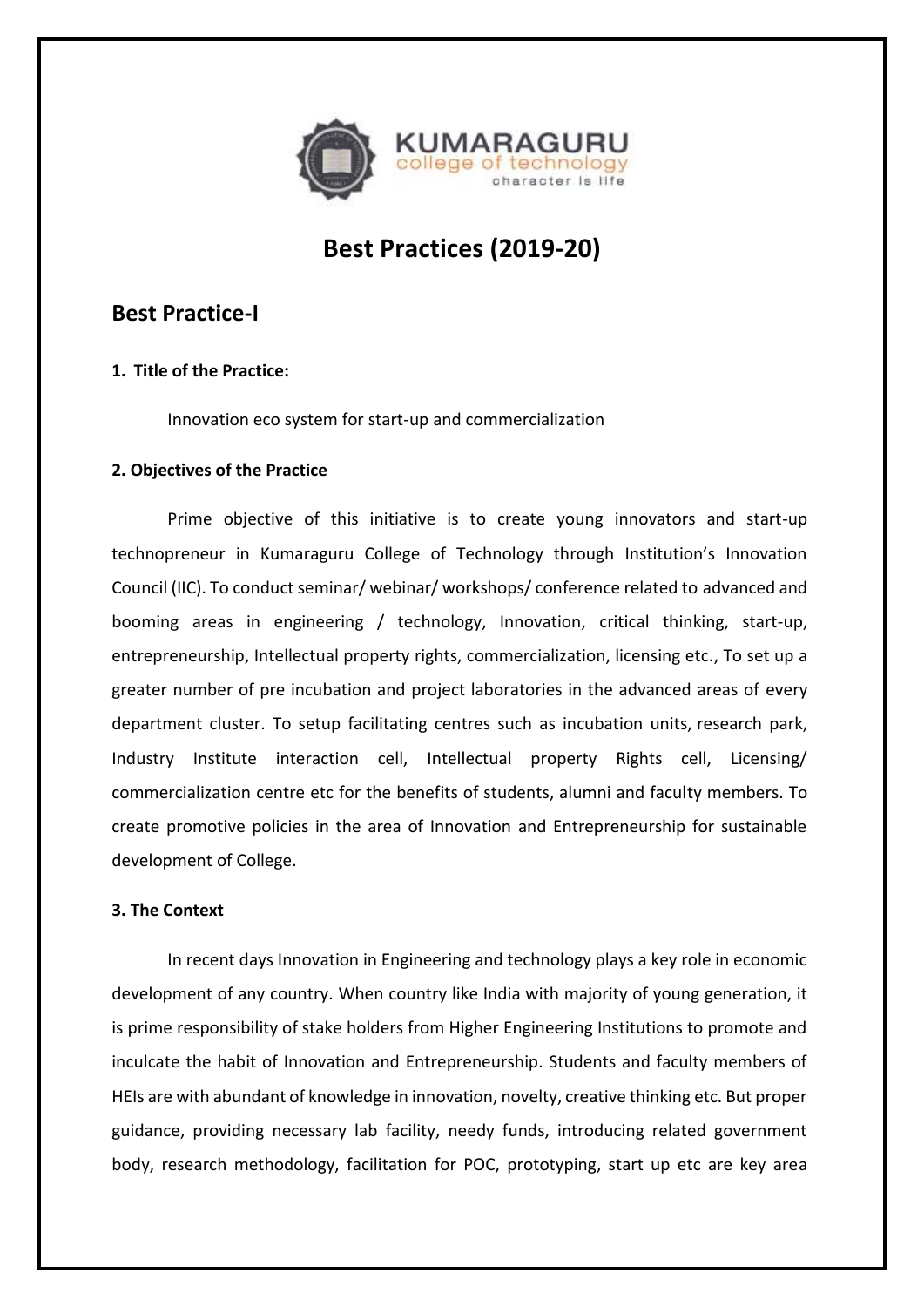where HEIs should focus to develop the Innovation eco system. Major challenges here are Incorporating curriculum and syllabus inline with innovation eco system, lack of industry institute interaction, continuous update of technology in faster rate, lack of advanced lab facility with hardware and software, Global competition etc.

With these challenges, IIC of KCT has made several initiatives in line with the above mentioned objectives to practice the innovation eco system in the campus to move into the next level in the development of College.

#### **4. The Practice**

KCT Institute Innovation Council involves working with a variety of faculties and students in cultivating the culture Innovation and Entrepreneurship. It has secured 5 star rankings nationwide. It works with different departments and clubs inside the campus. The involvement of Garage (forum for development of products in automobile sectors), IQube (forum for software development) and Re (forum for developing the research activities) made the KCT IIC to commence various events.

**KCT Garage:** KCT Garage is a student involved product development center for automotive. Students of Garage design and fabricate vehicles which include All terrain vehicle, Formula Car, Quad bike, dirt bike, go – karts and solar karts. Garage is a platform to research and experiment on their new ideas about automotive components, machinery and fabricate different types of vehicles and compete in various motor sporting events around the Globe. KCT Garage serves as a student skill development center and also a design hub and consultant for custom engineering design projects. It also aids as a fabrication center and assists in manufacturing of components. We enact as a student Motorsports community. We educate and improvise through workshops and internships. We pursue on solving Industrial problems using our advancement in Research and development.

**iQube:** iQube is an innovation Centre for every tech enthusiasts that aims to bring out the explorer and maker within. It further help tech enthusiasts to convert their innovative ideas into commercial variable/Technically challenging prototypes. It also provides guidance and mentorship in finding path to achieve what one always dreamt of.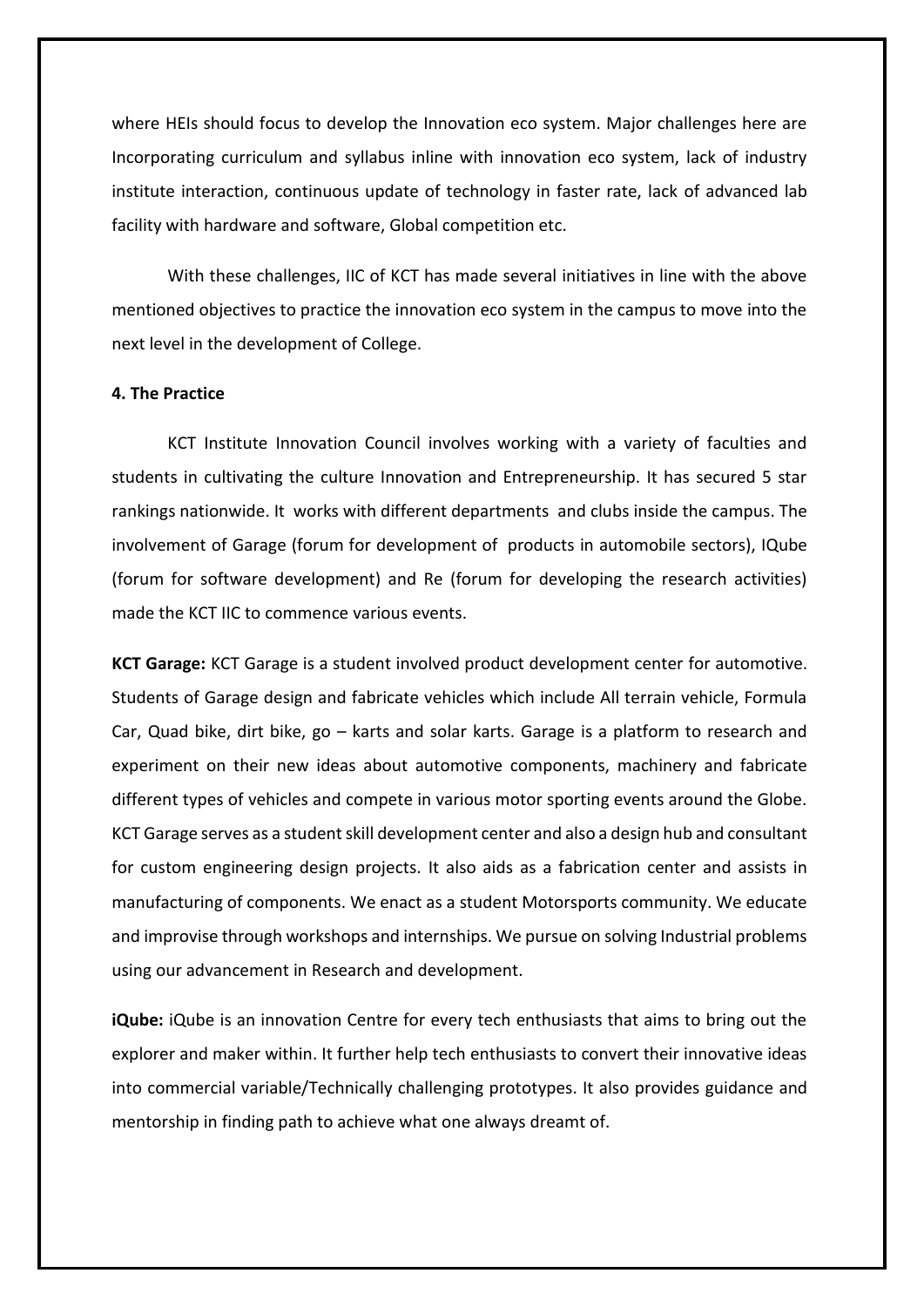**Re KCT:** We, at Ré, work together to impart and enhance research culture in KCT. Our main aim is to bring out and motivate students to take up research and to encourage the students interested in research, to convert their ideas to reality. The projects proposed by the students will be scrutinised by a review panel pertaining to the project. The selected projects will be funded and carried out at Ré. These projects have to be framed in such a way that they can be completed within the graduation period of the students. We will also guide students to obtain patents and we will be providing them with good mentors, equipment and a better research environment. Students who finish their research work under Ré will be assisted for publishing their work as well. Ré calendar will provide students with innovative competitions and conferences happening throughout India in which students can partake in, through Ré. This research wing of KCT will provide a new platform for KCTians to seek knowledge and discover new things in science and technology.

**Workshops:** The conduct of workshops periodically on various innovation and entrepreneurship-related activities as prescribed by IIC cell made the students to get equipped with Industry standard skills and made the students to acquire internship and job opportunities in industries.

**Lecture Series:** The online lecture series conducted by IIC enables the students and faculty to acquire the knowledge in IPR, Innovation and entrepreneurship delivered by eminent resource person, that makes the quarantine period as resourceful one.

**Visit to Incubation Centre:** The planned activity on visit to nearby incubation centre made the student to understand the process of innovation to Start-up. The involvement of Forge Factory made the right slice for satisfying the innovative needs of the students.

**Hackathon:** The practice of conducting the internal hackathon enriched the student to get participate and compete in a global environment and make the students come up with inter departmental innovative projects.

#### **5. Evidence of Success**

After making several effort to fulfil the objectives, KCT reached the next level in development of innovation eco system.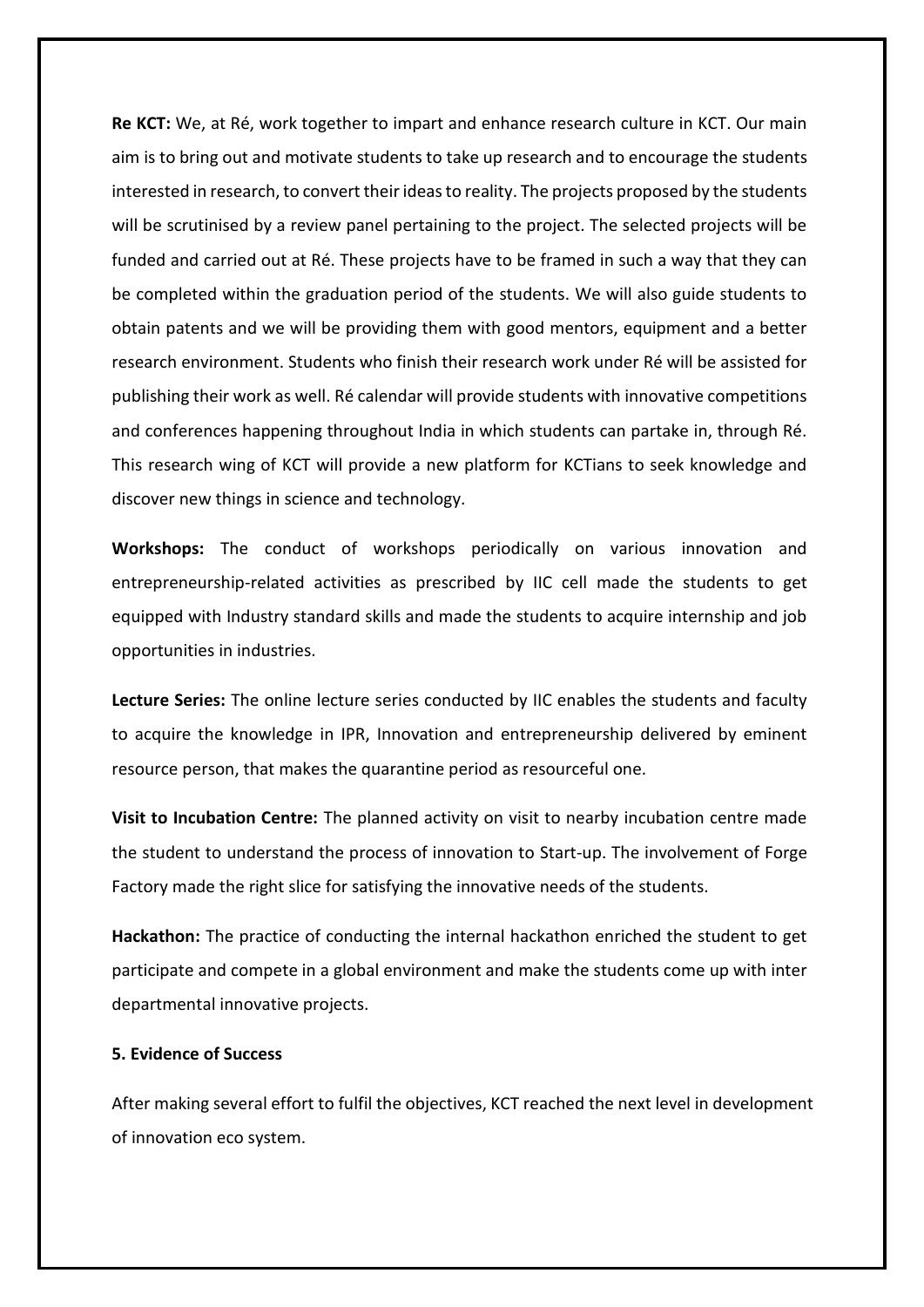Following are the outcome of the IIC activities:

- 221 innovation related programmes conducted for more than 1500 participants
- 28 pre incubation centres set up in advanced areas
- IPR cell is active and continuous registration is under process
	- 52 Patent filed and published
	- 5 Patents FER received
	- 5 Design IP registered
	- 1 Design IP granted: No.297724 Date: 27.06.2018
	- 4 copyright registered
- FORGE -Coimbatore Innovation & Business Incubator (*CIBI*)
	- Protosem feature
	- Advanced Lab Facilities
	- MBA Innovation, Entrepreneurship & Venture Development
	- KCAIR Kumaraguru Centre for Artificial Intelligence and Robotics

#### **Recognitions:**

- ARIIA 2019 Ranking: Ranked as Top 100
- ARIIA 2020 Ranking: Ranked as Top 25: BAND A
- **IIC rating: 2019: FOUR GOLD STAR**
- KCT IIC rating: 2020: FIVE GOLD STAR

#### **6. Problems Encountered and Resources Required**

#### **(i) Problems encounter during Smart India Hackathon (SIH) 2020**

 Felt the need to have more industry experts during the SIH 2020 preliminary and final rounds of the Hackathon. So that the student's projects could have better refinements and improvements for the final round. Domain based experts to be identified for the review process and few mentors to identify the problem statements clearly and develop the solution accordingly. This helps the students to get more exposure about the customers' requirements and do the students innovation accordingly.

 Suitable industries to be identified for the student's projects and assigning the mentor helps to do their project well.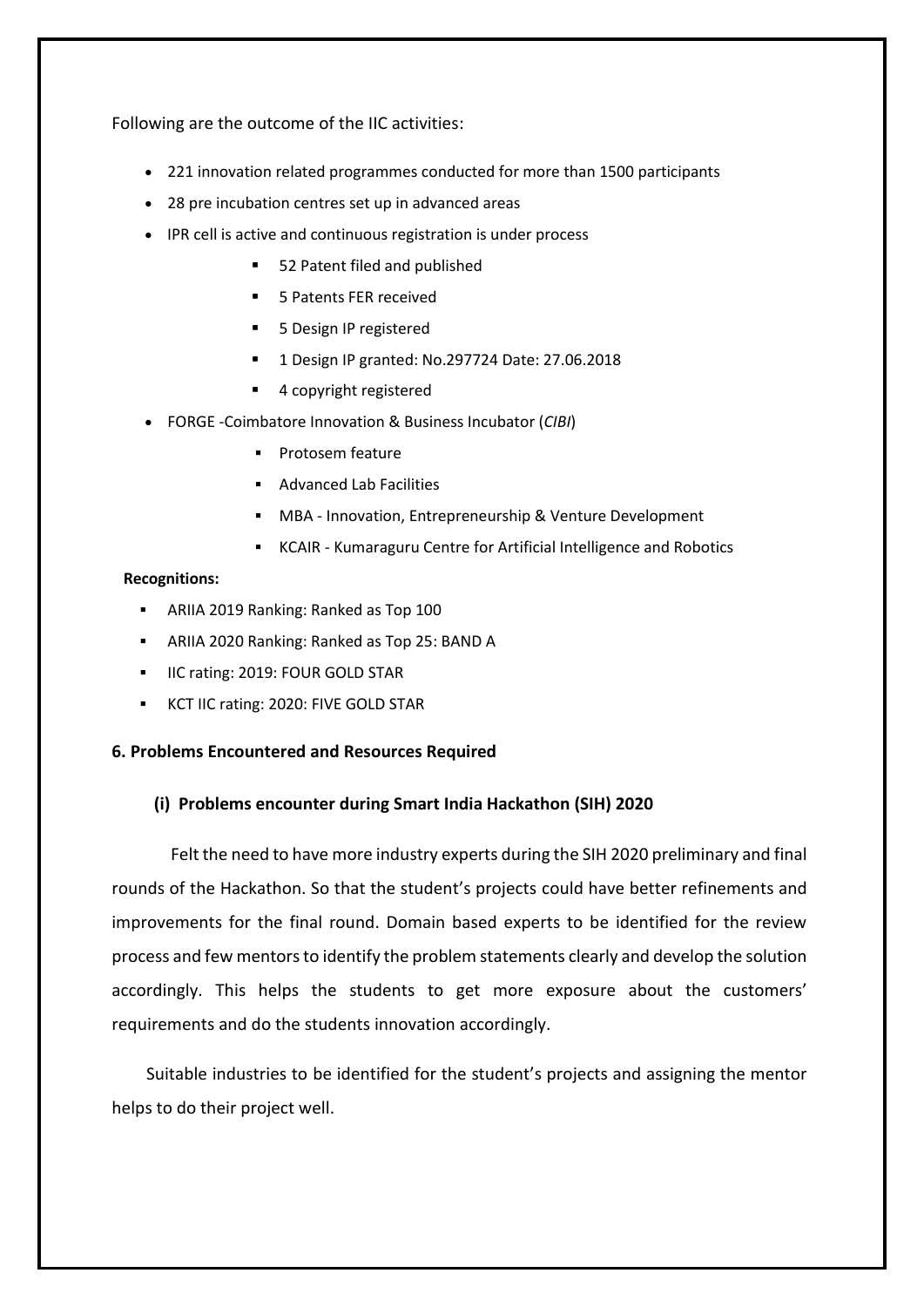#### **(ii) National Innovation Contest 2020**

A dedicated students and faculty teams needs to be framed in each department for increasing the student's participation and to coordinate with KCT-IIC to explore more on innovation.

#### **7. Any other Details:**

Smart India Hackathon (SIH) 2019 - KCT as Nodal Center:

During the year 2019 Kumaraguru College of Technology was one of the 48 Nodal centers to host Smart India Hackathon 2019 - Software Edition which was held on 02 & 03 March, 2019. A total of 27 teams from various part of the country participated. During this event Hon'ble Prime Minister of India, Shri. Narendra Modi interacted with the students through video conferences.

 **Three following teams from KCT shortlisted for regional mentoring session of National Innovation Contest NIC 2020 organized by MIC-IIC**

| <b>Title</b>                                  | <b>Theme</b>                       | <b>Student Name</b>     |
|-----------------------------------------------|------------------------------------|-------------------------|
| <b>Individual Protection System</b>           | Innovation for start up            | Monica A<br>17BCS204    |
| Energeia - Smart Factory Energy<br>Management | Renewable and<br>affordable Energy | Aishwarya G<br>17BCS050 |
| Autonomous Ground Vehicle for<br>defence      | <b>Robotics and Drones</b>         | Vinodhini R<br>17BMC014 |

**\*\*\*\*\***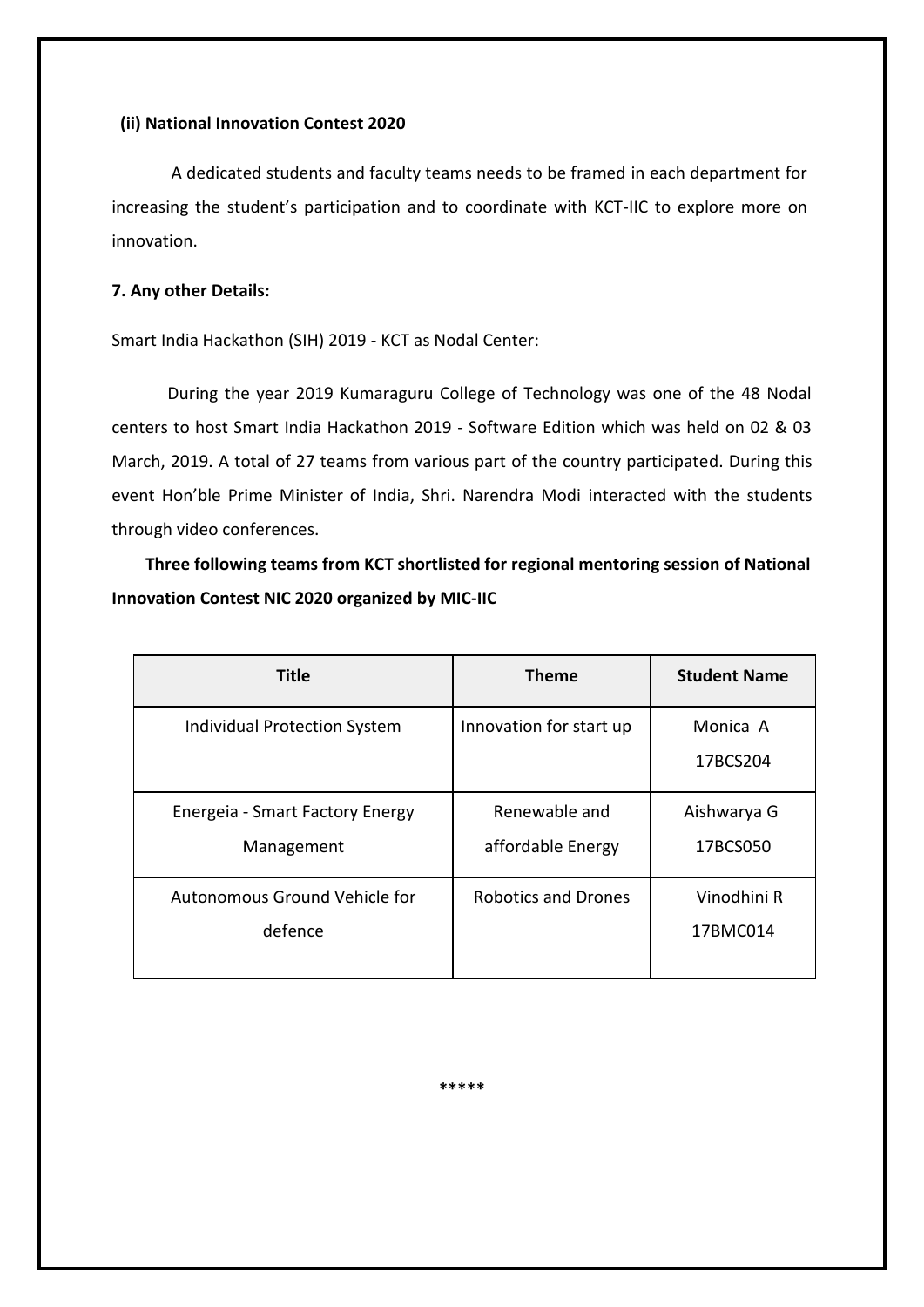## **Best Practice-II**

#### 1. **Title of the Practice:** Active Learning

#### **2. Objectives of the Practice:**

Active learning is an approach to instruction that involves actively engaging students with the course material through discussions, problem solving, case studies, role plays and other methods. Active learning approaches place a greater degree of responsibility on the learner than passive approaches such as lectures, but instructor guidance is still crucial in the active learning classroom. Active Learning Strategies help to initiate learners and instructors into effective ways to help everyone engage in activities based on ideas about how people learn. Multiple active learning strategies may be used in each of the active learning designs.

The main objectives are

- To help promote higher order thinking skills among the students
- To engage students in deep rather than surface learning, and enable students to apply and transfer knowledge better.
- To make the students to think, create and solve problems rather than passively listen to lecture.

#### **3. The Context:**

Active learning emphasis the focus on the learner, what a learner does, thinks, and behaves. There is a plethora of studies on the benefits of active learning. Research has proven that there is increased content knowledge for participants of the approach. In addition, development of critical thinking and problem-solving are two other benefits. Creative thinking, collaborative, and interpersonal skills also show great improvement when active learning methods are implemented.

#### **4. The Practice**:

The active learning process produces the students on having a lot more creative thinking by implementing into their basic skill of talking, listening, reading, reflecting as well as writing.

The following are some of the active learning strategies:

#### • **Mind mapping / Brainstorming**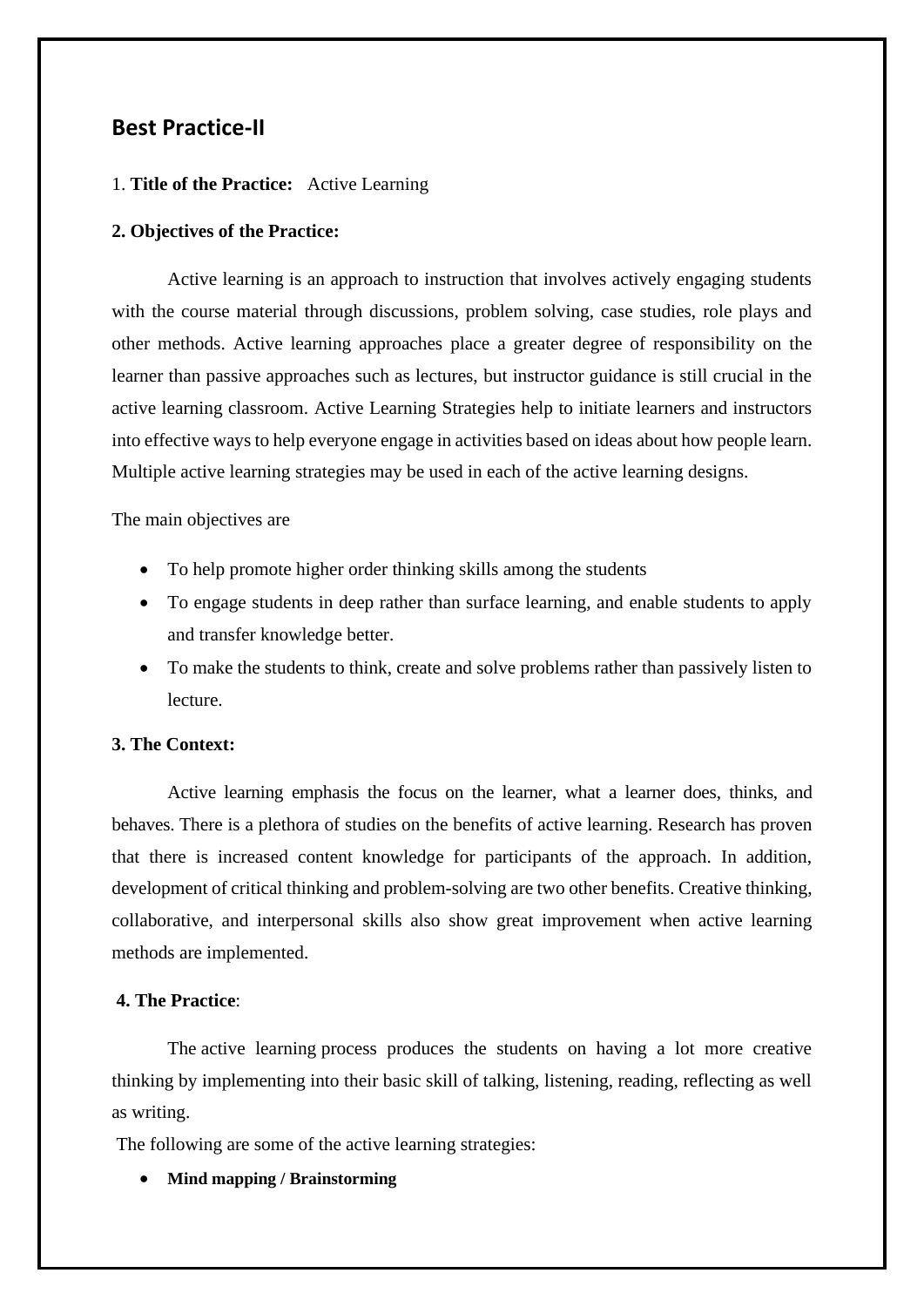These two are approaches that are classified under active learning methods. Mind mapping and brainstorming are staple methodologies for problem-solving activities. In these sessions, learners come up with ideas and post them on a board. As a group, the students then select the best ones and use those to come up with a solution. For these methods, there are available apps that allow learners to use their own device and collaborate with others in coming up with a mind-map or idea tree.

#### • **Clarification Pauses**

This technique aims at fostering "active listening". Throughout a lecture, particularly after stating an important point or defining a key concept, the instructor stops talking, lets the material sink in, and then (after waiting a bit) asks if anyone needs to have anything clarified.

#### • **One-Minute Paper**

It is a highly effective method for checking student progress and for providing a consistent means of communicating with students. To implement this method, the instructor simply stops class a few minutes early (or pauses at some point during a lecture), poses a specific question (for example, "What was the main point presented in today's class material?"), and give students one minute to respond.

#### • **Reciprocal questioning**

Use [reciprocal questioning](https://prodigygame.com/main-en/blog/reciprocal-teaching/) to encourage an open dialogue in which students take on the role of the teacher and create their own questions about a topic, reading section, or lesson. Reciprocal questioning can be particularly useful when:

- (i) Preparing for tests or exams
- (ii) Introducing a new topic or section of course content and
- (iii)Discussing reading or writing materials in greater detail

#### • **The muddiest point technique**

The muddiest point technique involves asking students to write notes on the most unclear or most confusing element of a given homework assignment, lecture, or class discussion. Asking students to write down what they find to be the least clear is a powerful exercise because it compels them to grade or rate their own knowledge of a topic. In short, the exercise helps students reflect on the lesson and identify concepts needing further examination or study.

#### • **Learning by Teaching**

In a nutshell, **learning by [teaching](https://www.efrontlearning.com/blog/2016/10/powerful-teaching-strategies-engaged-corporate-learners.html)** means that you allow learners to prepare and teach the lessons (or part of them) to their fellow students. Although it may look like the facilitator is taking a very hands-off approach in this method, it actually involves a very elaborate process